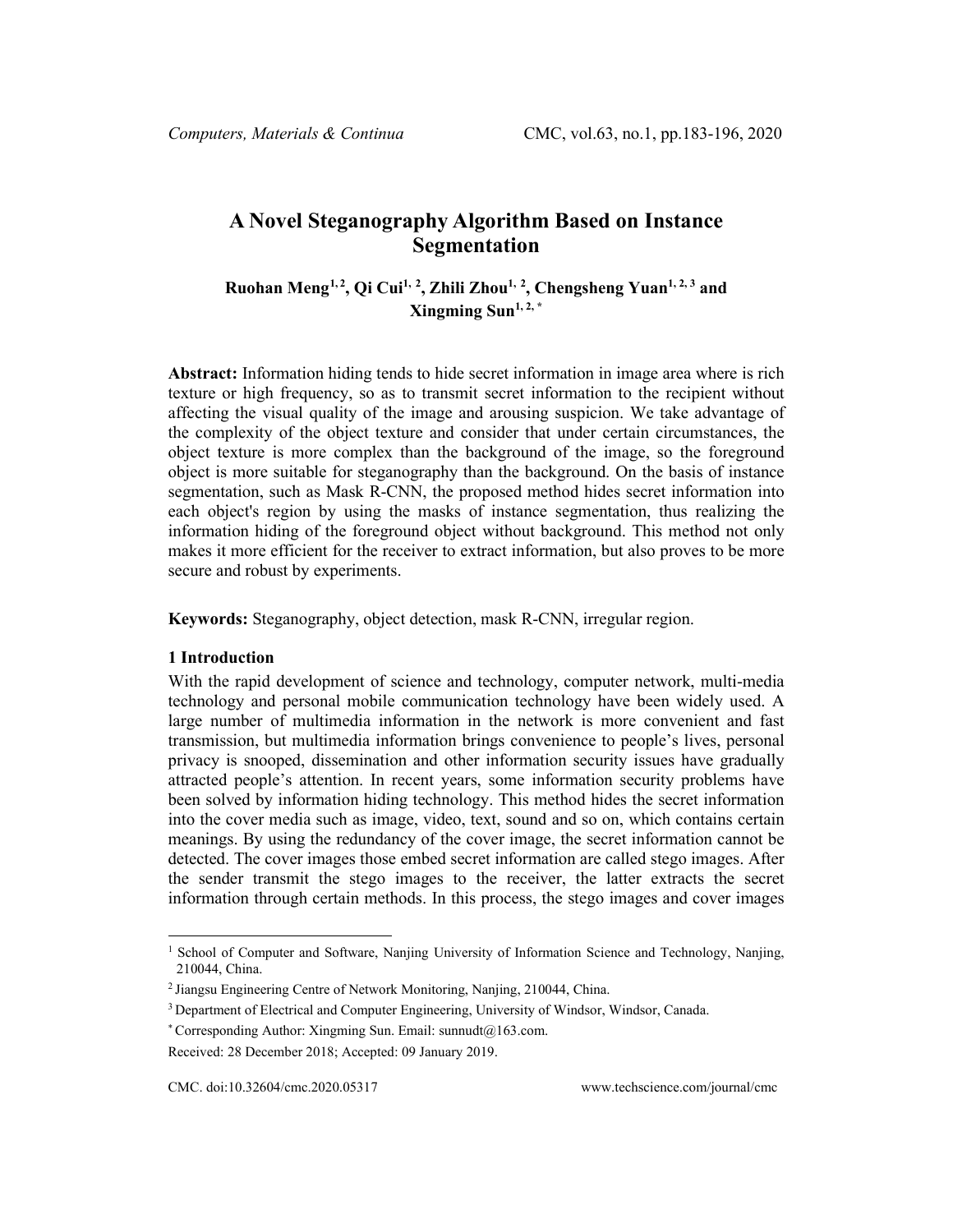are indistinguishable to the naked eyes. By reducing people's concern about stego images, the security of covert communication can be increased.

In the early days, the most common method for information hiding of images is the least significant bit (LSB) steganography algorithm. The content adaptive steganography algorithms proposed in recent years. Using HUGO [Pevný, Filler and Bas (2010)], S-UNIWARD [Holub, Fridrich and Denemark (2014)], WOW [Holub and Fridrich (2012)] and other steganographic algorithms to selectively hide secret information into texture-rich image regions. Compared with the LSB steganography algorithm, the content adaptive steganography methods have more complex statistical features. At the same time, coverless information hiding is also concerned. Zhou et al. [Zhou, Wu, Yang et al. (2017); Zhou, Yang, Chen et al. (2016); Zhou, Wang, Wu et al. (2017); Zhou, Mu and Wu (2018); Cao, Zhou, Yang et al. (2018)] propose image coverless information hiding methods based on image similarity features. These methods search for the image block corresponding to secret information by hash mapping between image block and secret information to transmit secret information.

In recent years, researchers have combined in deep learning with information hiding to achieve more secure and hidden information hiding. Hayes et al. [Hayes and Danezis (2017)] construct a steganography framework based on Generative Adversarial Networks (GAN). The architecture includes three party: steganography, steganalysis and extraction. Among them, the generator contains steganography method, and the discriminator contains steganalysis method. The stego images generated by generator are adjusted according to the feedback of discriminator. Extractors use the stego images output by generators to extract the secret information. Volkhonskiy et al. [Volkhonskiy, Nazarov, Borisenko et al. (2017)] proposed the Steganographic Generative Adversarial Networks (SGAN) based on Deep Convolutional Generative Adversarial Networks (DCGAN) [Radford, Metz and Chintala (2015)]. It is mainly based on GAN to add a discriminator network for steganalysis of the generated stego images. Shi et al. [Shi, Dong, Wang et al. (2017)] use WGAN to replace DCGAN in SGAN to make the image with higher visual quality and faster model training. At the same time, GNCNN [Qian, Dong and Wang (2015)] is used instead of the steganalysis in Volkhonskiy et al. The resulting image is proved more suitable for steganography. In addition, Liu et al. [Liu, Zhang, Liu et al. (2017)] propose that using the ACGAN generator directly for coverless information hiding. The method divides and expresses secret information into image category information by establishing a mapping dictionary between image categories and text information. Then, the image category information is input into the generator, and an image is generated as a stego, thereby realizing coverless information hiding. In order to ensure the security of the generator method, Ke et al. [Ke, Zhang, Jia et al. (2017)] propose a generator which meets the Kerckhoffs principle, and directly used the key and the cover image as the input of the generator in GAN to generate the stego image.

In addition to using GAN, B. Shumeet [Baluja (2017)] proposes to use convolutional neural network to find suitable steganography positions in images. Then the secret information is embedded by auto-encoder. Wu et al. [Wu, Wang, Shi et al. (2016)] use machine learning method to implement LSB steganography. Meng et al. [Meng, Rice, Wang et al. (2018)] use the method of object detection based on Faster R-CNN,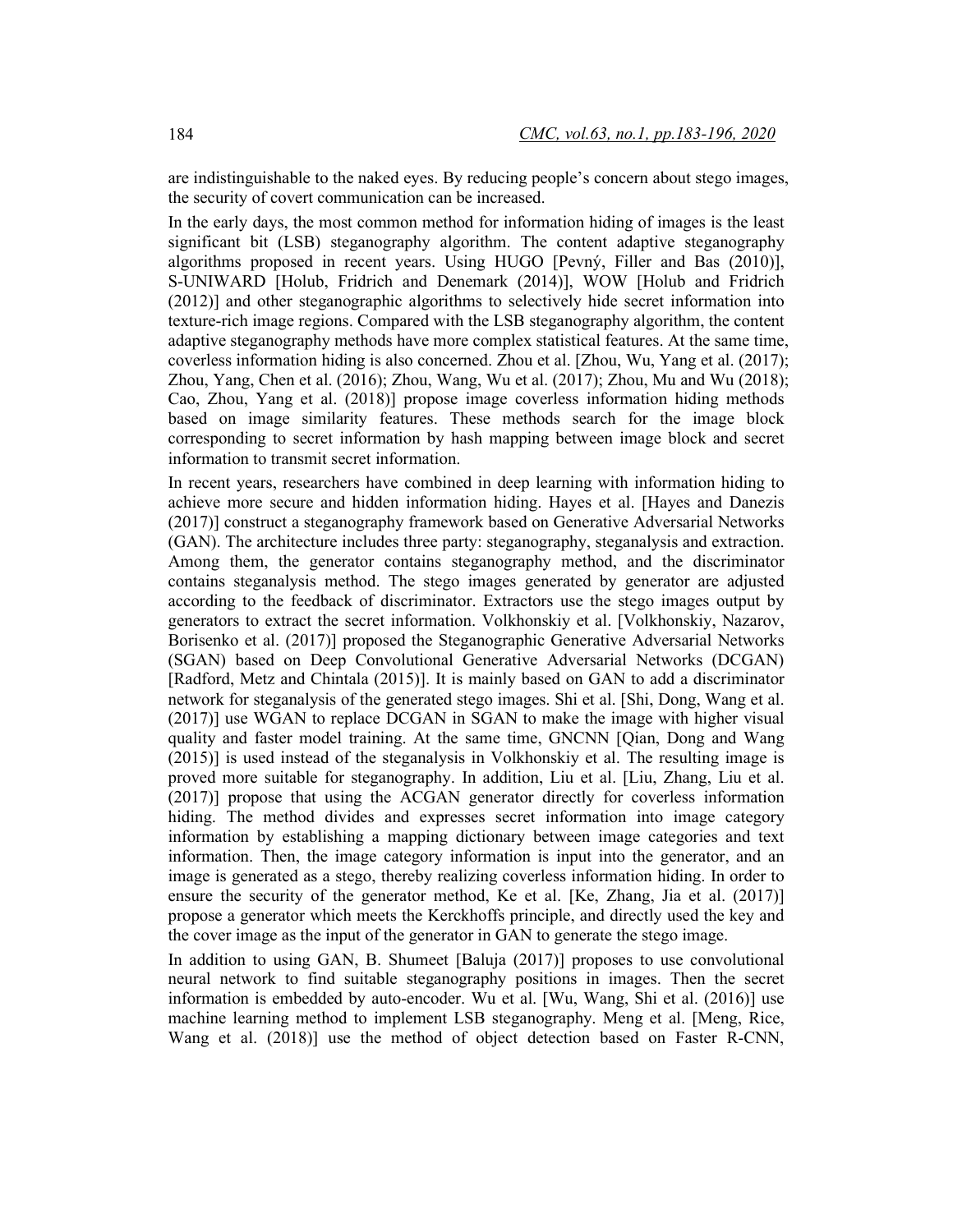combined with multiple steganography algorithms, to achieve information hiding of multiple steganography methods. Atee et al. [Atee, Ahmad, Noor et al. (2017)] propose the learning of the extreme learning machine (ELM) and the optimal embedding information position. This method can better guarantee the visual effect of the image and has better imperceptibility.

For the method proposed by Meng et al. [Meng, Rice, Wang et al. (2018)], the object texture is more complicated than the background texture under certain circumstances. The secret information is hidden in the foreground object, which improve the security and robustness of the steganography. The steganography method is based on Faster R-CNN and there is still room for improvement. From the experiment, the Faster R-CNN only has a rectangle box for the object, and uses the existing steganography algorithms to hide the secret information in the rectangle box of each object. We have found that through this steganographic algorithm, secret information cannot be completely hidden only in foreground objects. And there is still hidden information in some of the backgrounds in the box. In order to solve this problem, a steganographic algorithm based on irregular shape of fixed area is proposed in this paper. Our method is mainly to further change Mask R-CNN by adding a steganography algorithm in the process to hide only the secret information in the foreground objects. This method, called SMask R-CNN (Steganographic Mask R-CNN), extends Mask R-CNN by adding a part for hiding information on each region of mask, belong to the last step of Fully Convolutional Network (FCN).

# **2 Related works**

# *2.1 Information hiding*

Information hiding refers to embedding secret information into the cover by a specific algorithm, without changing the meaning conveyed by the cover, and without being discovered the similarities and differences between the stego images and cover images by the detector. As shown in the Fig. 1, information hiding is mainly divided into three parts, namely the sender, the receiver and the detector. The sender hides the secret messages into the cover image through a steganography algorithm to get the stego image. The secret messages in stego image are extracted by the receiver with an extraction algorithm. For the detector, after the stego image is published, the detector judges whether the image contains secret message by steganalysis algorithm, and gets the result of whether the image is cover image or stego image.

LSB is the simplest and representative steganographic algorithm, whose idea is to replace the minimum bit of an image directly with secret information. When only the lowest bit is replaced, the human eye's perception of small color changes is very low, so it can realize the imperceptibility of embedded information. The least significant bit steganography method has the characteristics of high embedding efficiency and high capacity. The method has generality and can be applied to transform domain.

Generally, for gray images, each pixel is 8 bits. For color images, there are R (red), G (green) and B (blue) channels. Each pixel of each channel has 8 bits. Therefore, each pixel of the color image is 24 bits, and the value of each pixel is 0 or 1. We convert secret information into binary code. By comparing the bit of the LSB of each pixel of the image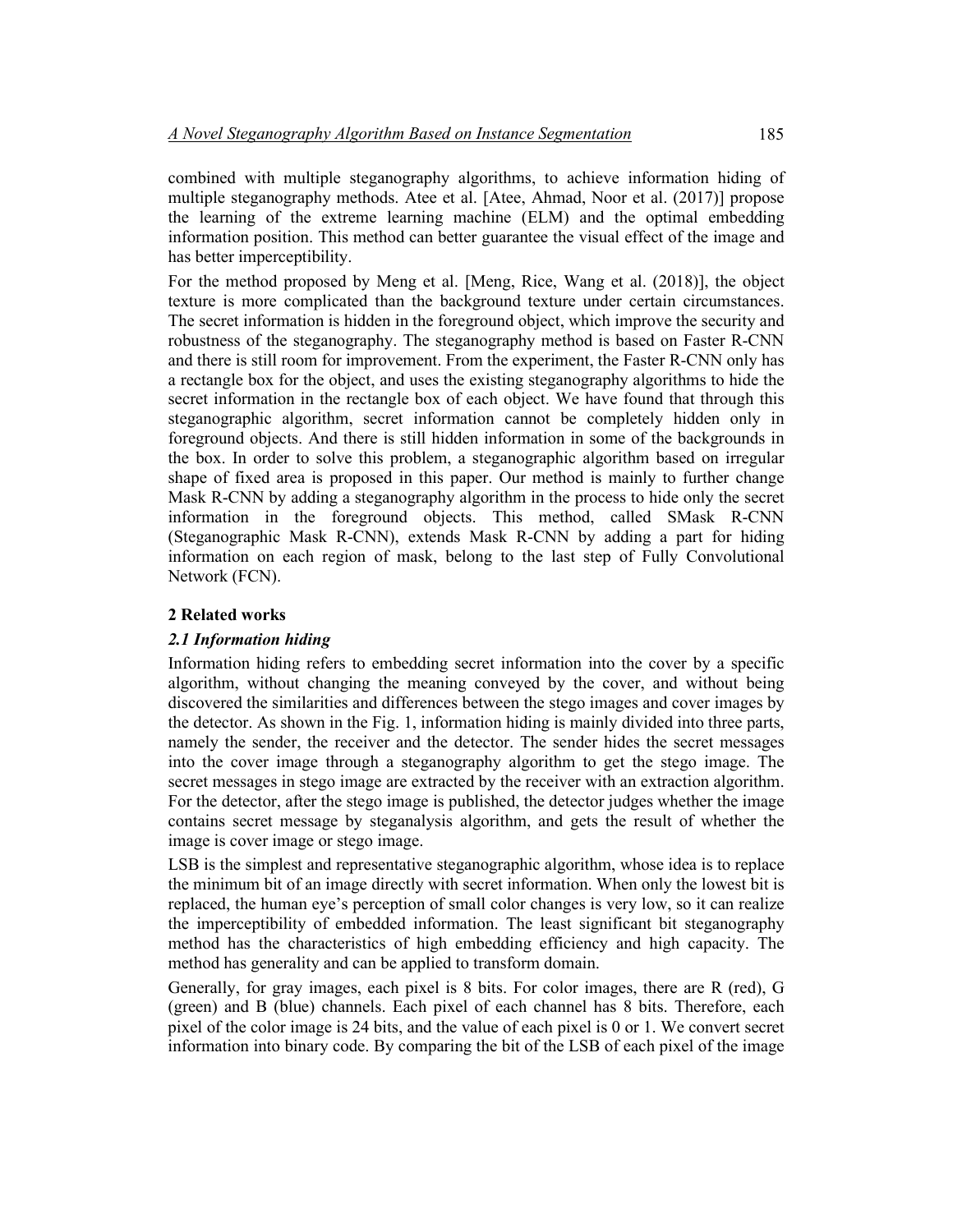with the bit of the secret information. If the LSB is the same as the bit of the secret information, then LSB of the pixel will not be modified. Otherwise, the LSB of the pixel will be  $\pm 1$  randomly.



**Figure 1:** The structural diagram of information hiding

This paper combines the latest object detection method (Mask R-CNN) with the most typical information hiding method (LSB). The Mask R-CNN method is used to find a suitable hidden area, and then the secret information is converted into a binary bit. The least significant bit of the selected image portion is modified by the  $\pm 1$  embedding method, and the secret information is hidden into the image of the fixed area.

Its minimum distortion function is:

$$
D\left(X,\hat{X}\right) = \sum_{i=1}^{n} \sum_{j=1}^{n} \rho\left(X_{ij},\hat{X}_{ij}\right) \middle| X_{ij} - \hat{X}_{ij} \middle| \tag{1}
$$

where X represents the cover image,  $\hat{X}$  is the dense image, and  $\rho\left(X_{ij}, \hat{X}_{ij}\right)$  is the cost indicator of the X pixel variation for the steganography algorithm.

#### *2.2 Object detection*

In the early days, object detection is mainly impleted by using traditional computer vision method. In recent years, with the enhancement of expressive and computational abilities of deep learning, it has been widely used in classification, target detection, medicine, natural language processing and so on.

An early object detection method based on deep learning is the OverFeat algorithm proposed by Sermanet et al. [Sermanet, Eigen, Zhang et al. (2013)], who uses CNNs to process multi-scale sliding windows. After that, the performance of object detection method based on deep learning has been greatly improved. This algorithm is the R-CNN (Regions with CNN features) algorithm proposed by Girshick et al. [Girshick, Donahue, Darrell et al. (2014)]. R-CNN is mainly divided into three parts: Selective Search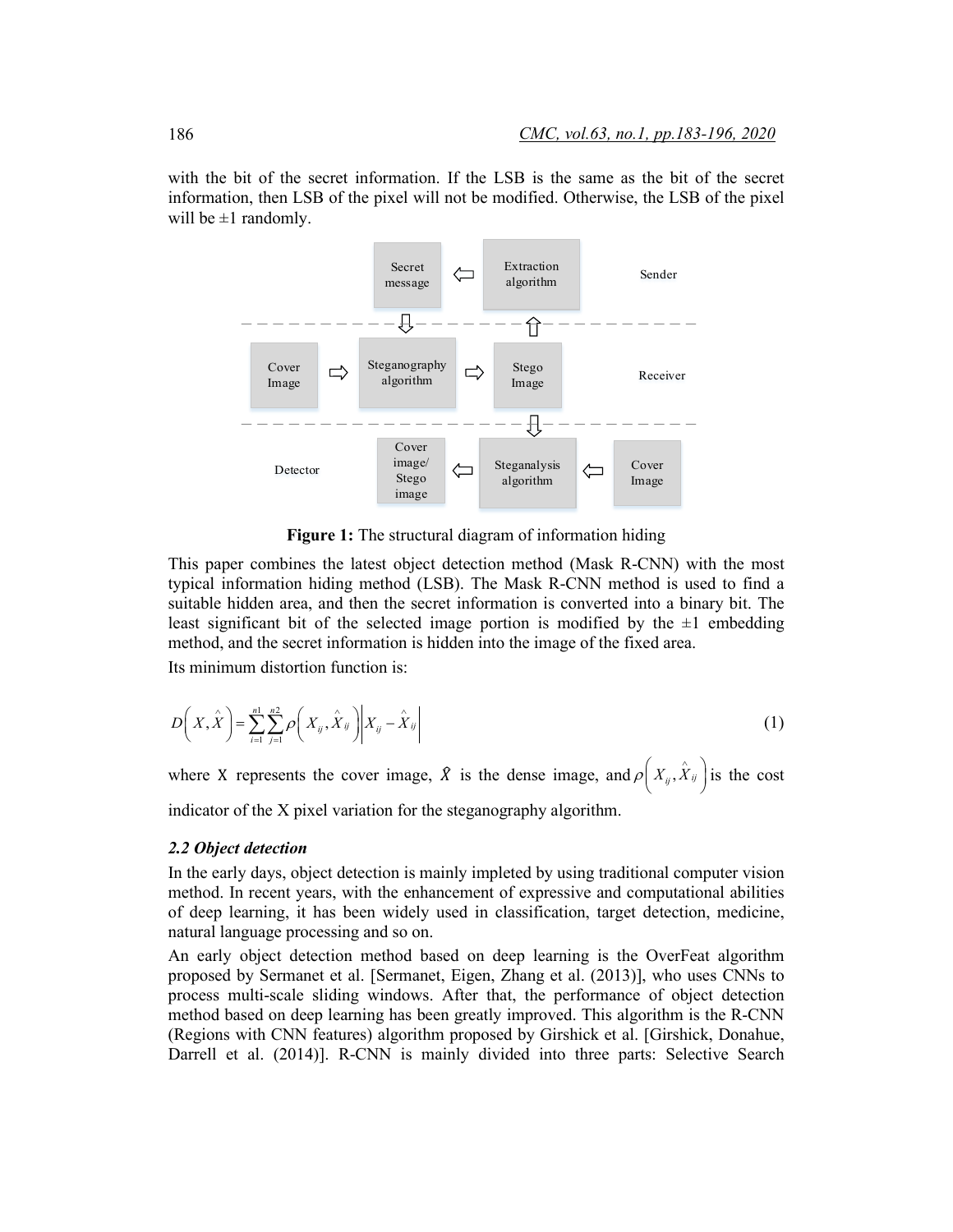algorithm is used to extract region proposals in images; CNN is used to extract features from each region proposal; Support Vector Machine (SVM) is used to classify each region proposal. Although the R-CNN algorithm achieves good recognition results, the algorithm is more cumbersome and time-consuming in training. To solve this problem, Kaiming He et al. [He, Zhang, Ren et al. (2015)] propose SPPNet to solve the problem of region proposal computational redundancy. After that, Fast R-CNN [Girshick (2015)] and Faster R-CNN [Ren, He, Girshick et al. (2015)] are proposed in turn to achieve the end-to-end goal. The biggest innovation of Faster R-CNN is to design a region proposal network and integrate multiple detection algorithms into the same network. At present, Faster R-CNN algorithm is a mainstream object detection algorithm. In 2018, the Mask R-CNN proposed by Kaiming He et al. [He, Gkioxari, Dollár et al. (2017)], which is an instance segmentation algorithm. It can complete many tasks, such as object classification, object detection, instance segmentation and so on. The advantages of Mask R-CNN are high speed, high accuracy, simple and intuitive. The algorithm mainly adds a FCN network to realize the accurate segmentation of the target in the image. At the same time, the ROI Align method is proposed to replace the ROI Pooling method, so that the pixels of the original image and the pixels in the feature map are completely corresponding, thus improving the accuracy of detection.

The object detection method mentioned above is based on region proposal's deep learning object detection method. In addition, there are deep learning object detection methods based on regression methods, such as YOLO [Redmon, Divvala, Girshick et al. (2016)], SSD [Liu, Anguelov, Erhan et al. (2016)] and other object detection methods. This type of method mainly uses the idea of regression, and directly obtains the object border and object category of this position through a forward propagation.

Since our proposed algorithm only wants to hide secret information into foreground objects, it needs more accurate instance segmentation. Faster R-CNN and other object detection methods can only achieve border regression and get the bounding box containing objects. The steganography algorithm proposed by Meng et al. [Meng, Rice, Wang et al. (2018)] is not very accurate, which hides secret information in the bounding box containing objects. So on the basis of this work, we use Mask R-CNN to realize accurate information hiding only on foreground objects.

## **3 Proposed method using LSB matching steganographic algorithms based on Mask R-CNN**

This part mainly descripts SMask R-CNN in detail. Through SMask R-CNN, we can achieve information hiding in irregular fixed areas. The whole idea of SMask R-CNN algorithm is very simple, that is, on the basis of the original Mask R-CNN, LSB matching steganographic algorithm is added to FCN network to generate the corresponding mask of the stego image, namely Mask R-CNN+LSB maching, or Faster R-CNN+SFCN, more detailed is RPN+ROI Align+Fast Rcnn+SFCN. As shown in Fig. 2, firstly, the image is input into SMask R-CNN network, and the feature maps are extracted through VGG-16 and Feature Pyramid Networks (FPN); secondly, input feature maps into Region Proposal Network (RPN) and select the appropriate proposals; thirdly, proposals through the RoI Align layer, using a bilinear interpolation algorithm, so that the pixels in the original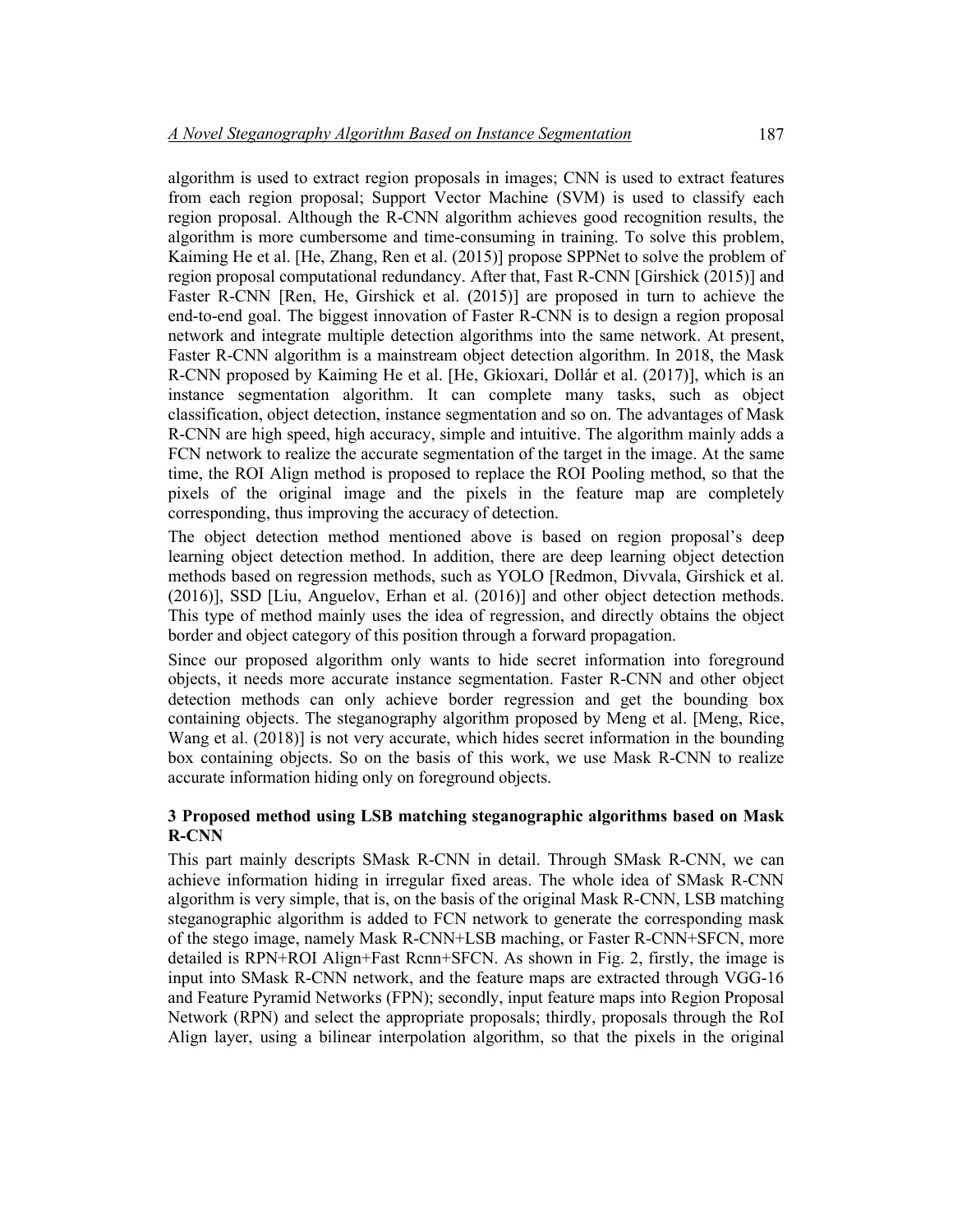image and the pixels in the feature map are completely aligned, so there is no deviation; finally, in the process of bounding box and classification, Steganography Fully Convolutional Networks (SFCN) is added, and stego images is finally obtained.

The loss function of SMask R-CNN is:

$$
L = L_{cls} + L_{box} + L_{mask} \tag{2}
$$

Here,  $L_{\text{obs}}$  represents the loss produced by classification;  $L_{\text{box}}$  is the loss produced by the regression of bounding box;  $L_{mask}$  is the loss of mask's segmentation.

Mask R-CNN mainly adds a mask branch to Faster R-CNN which uses the Fully Convolutional Networks (FCN). FCN is used for image semantic classification by extending image-level classification to pixel-level classification. CNN is composed of convolution, pooling, and fully connected layers, while FCN replaces the fully connected layer in the CNN with a convolutional layer. At the same time, the up-sampling layers are added after the full convolutional layer, that is, the reverse process of pooling. After the pooling layer, the amount of data is reduced. In order not to reduce the amount of data, the number of data is increased by up-sampling, so that each pixel can be predicted and classified. As shown in Fig. 3, it is a structural diagram of the FCN. First, an image with a resolution of  $H \times W$  is input into the FCN network, and then the resolution of the image is sequentially reduced by 4, 8, 16, and 32 times by the convolutional layers and the pooling layers. The resolution of the feature map obtained in the last layer of the full convolutional layer is 1/32 of the original image. Next, by up-sampling the feature image, a feature map consistent with the resolution of the original image is obtained, and the resolution of the image is also  $H \times W$ . Finally, a softmax function is used to estimate the probability of different categories, and the larger the corresponding probability value of the pixel, the greater the result of the pixel for this class.



**Figure 2:** The architecture of the SMask R-CNN



**Figure 3:** The structural diagram of the FCN. By convolution, pooling and up-sampling, the network gets feature maps with the same size as the input image, and then classifies each pixel to get the mask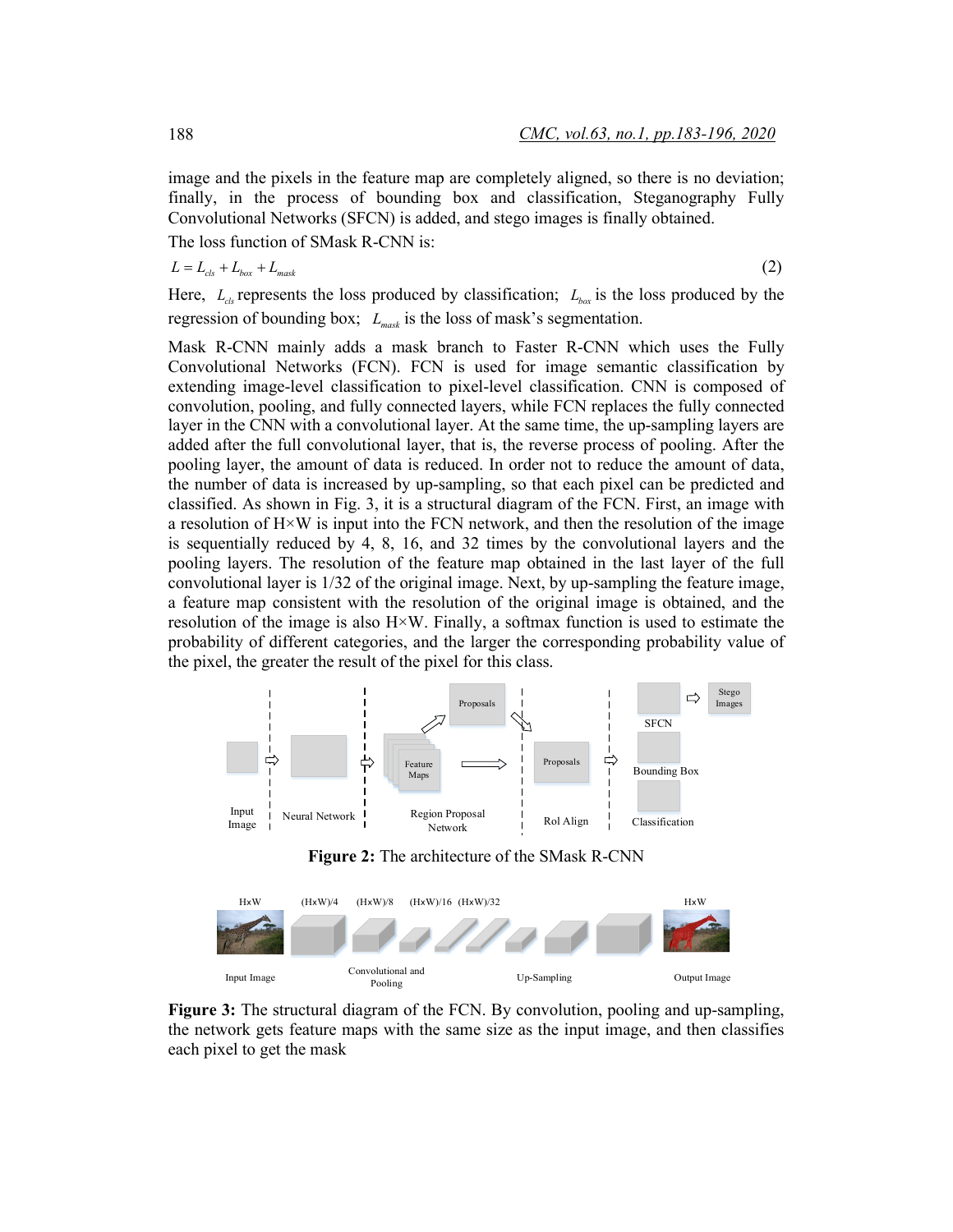Since we improve the FCN structure in Mask R-CNN to SFCN, SFCN will be described in detail. The structure of SFCN is shown in Fig. 4. Firstly, the feature map with the same number of pixels in cover image can be obtained by feature selection, proposal determination, and ROI Align. The feature map is fed into SFCN network, and the mask of foreground object is obtained by convolution, pooling, up-sampling and classification. In the process of classifying each pixel, a steganographic algorithm that is LSB matching is added. Finally, the stego image is obtained by embedding secret message.



**Figure 4:** The structural diagram of the SFCN. It adds the LSB matching steganography part to the structure of FCN

## **4 Experiments**

In this section, steganographic experiments are implement on proposed algorithm and LSB matching algorithm. Two sets of verification experiments are performed to demonstrate the effectiveness of the proposed method. The first group is steganalysis experiment, and the second group focuses on image quality analysis.

All the experiments are conducted on NVIDIA GTX1080 Ti GPU using tensorflow framework. The training data set in the experiments is COCO 2017 dataset. The network used by the image feature extraction section when training Mask R-CNN is VGG16.

#### *4.1 Steganography process*

In the steganography process, we conduct two methods, SMask R-CNN steganography algorithm and the LSB matching steganography algorithm. The experimental results obtained from these two steganography algorithms are named SMask\_R and LSB\_R respectively. We train SMask R-CNN using training dataset of COCO 2017 on 4 GPUs, set batch size to 8. The learning rate is set to 0.02, weight decay and momentum is set to 0.0001 and 0.9. The LSB matching steganography algorithm shares the same image set with SMask R-CNN. We randomly select six images in the test image to show as experimental results. As shown in Fig. 5, the first row is the selected six cover images, the second row is the stego images obtained by the SMask R-CNN steganography algorithm, the third row is the residual image of the stego images and cover images obtained by the SMask R-CNN steganography algorithm, the fourth row is the stego images obtained by the LSB matching steganography method, and the last row is the residual maps of the stego images and cover images obtained by the LSB matching steganography method.

At the same time, we make the comparison of another two sets of residual maps by MSA\_ROI steganography in Meng et al. [Meng, Rice, Wang et al. (2018)] and SMask R-CNN steganography algorithm. The experimental results as shown in Fig. 6, the first row is a random selection of six cover images, the second and the third rows are the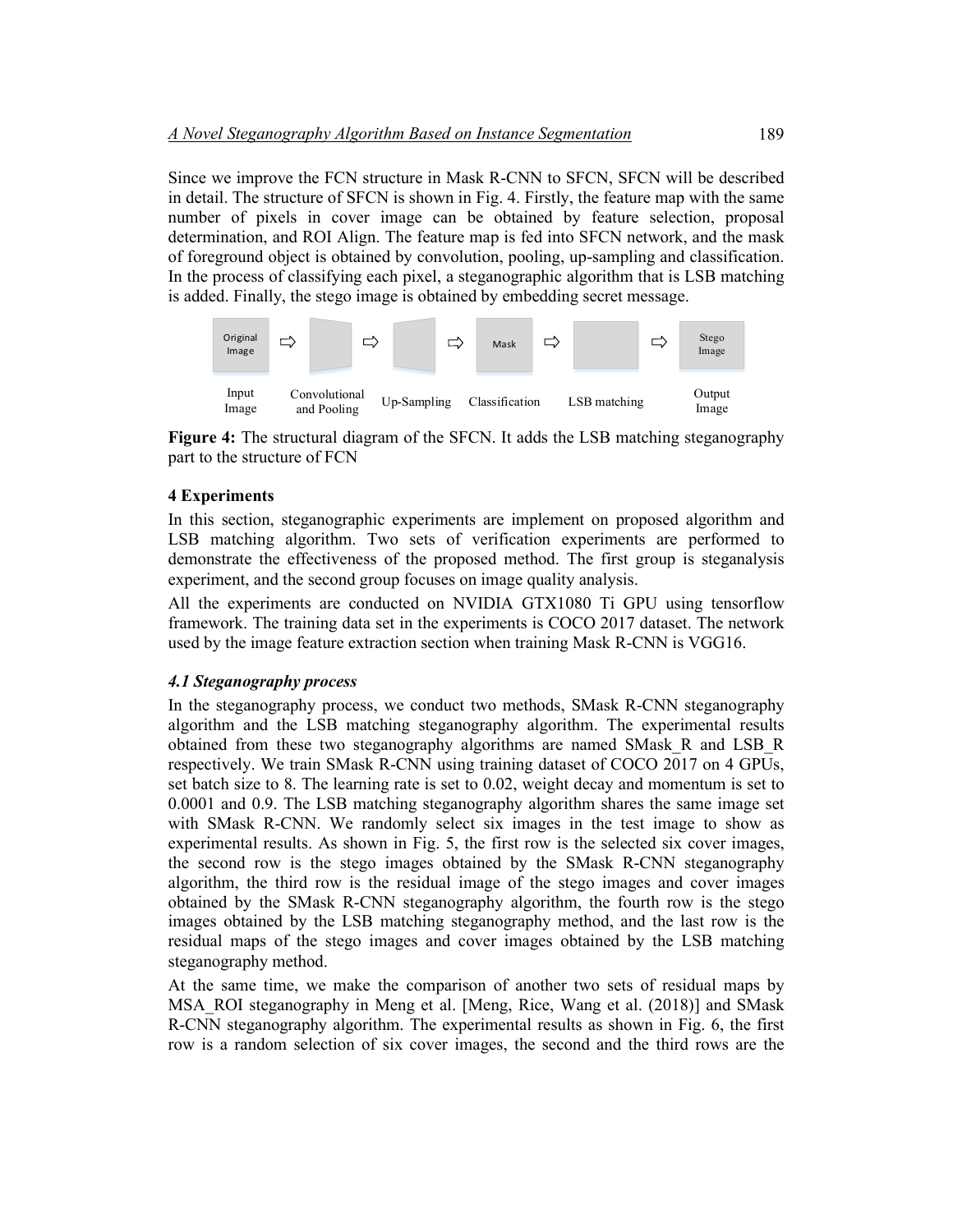residual maps between cover images and stego images by MSA\_ROI steganography and proposed steganography.

Through experiments, it can be found that secret information can be accurately hidden into irregular objects by SMask R-CNN steganography algorithm, but with LSB matching steganography, secret information is distributed throughout the image, with MSA\_ROI steganography, secret information is distributed in rectangular boxes of objects. This experiment can prove that we have achieved the goal of hiding secret information only in irregular objects.



**Figure 5:** Two sets of stego images by SMask R-CNN steganography algorithm and LSB matching steganography. The residual graphs are enhanced



**Figure 6:** The comparison of two sets of residual maps by MSA\_ROI steganography and SMask R-CNN steganography algorithm. The residual graphs are enhanced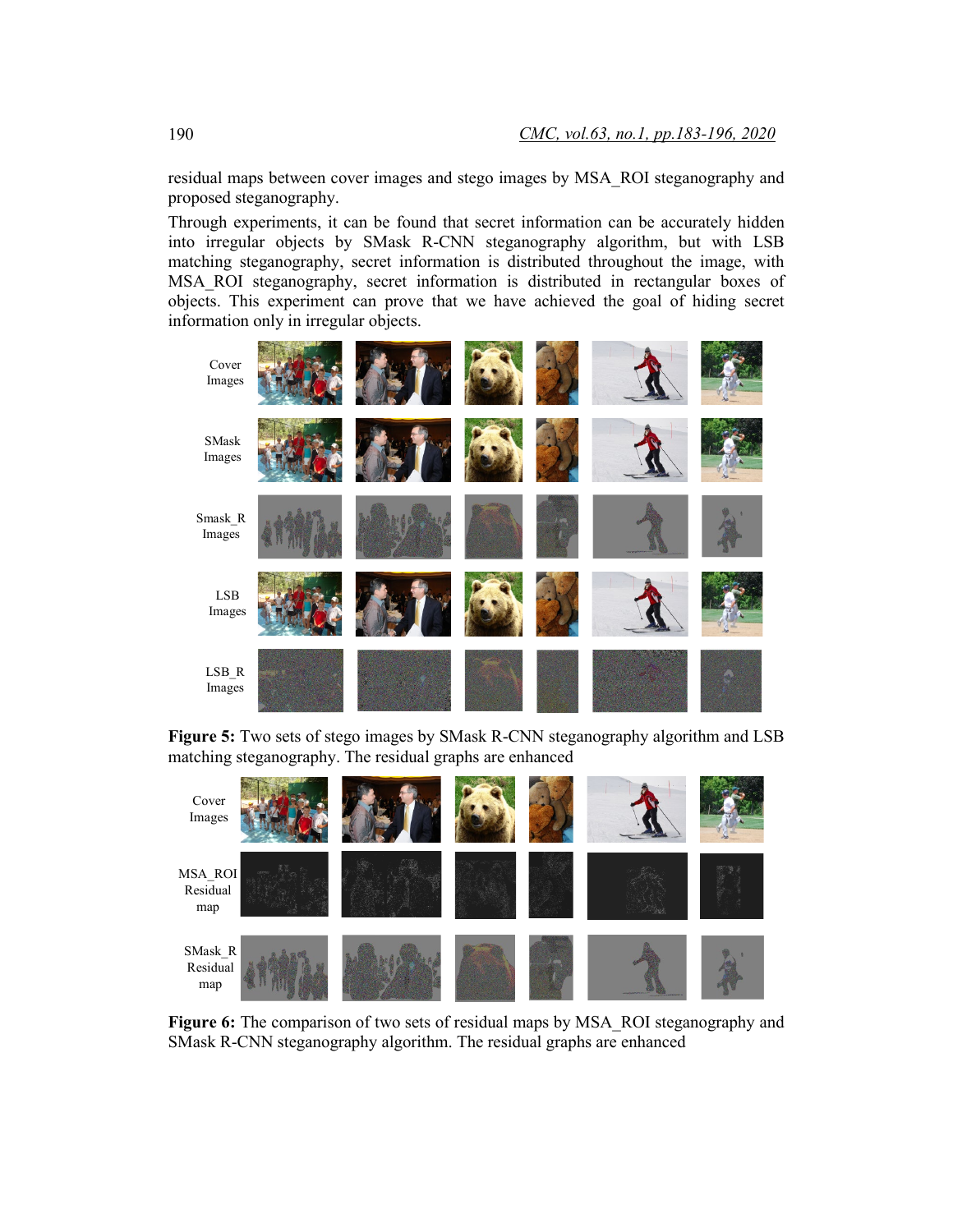## *4.2 Steganalysis process*

In the steganalysis section, we mainly apply SPA (Sample Pair Analysis) steganalysis method proposed by Dumitrescu et al. [Dumitrescu, Wu and Wang (2002)]. SPA algorithm uses the spatial correlation of the signal for steganalysis to determine whether the image is a stego image. In the experiment, we analysis 5,000 stego images obtained by SMask R-CNN steganography method and 5,000 stego images obtained by LSB matching steganography method, respectively.

**Table 1:** Comparison of the proposed algorithm and LSB matching steganography algorithm in the number of stego images detected by SPA

|         | Cover | Stego | Stego | Stego | Stego<br>R P | Stego<br>G | Stego<br>G P | Stego | Stego<br>B P |
|---------|-------|-------|-------|-------|--------------|------------|--------------|-------|--------------|
| SMask R | 1642  | 3358  | 0.672 | 2644  | 0.529        | 2521       | 0.504        | 2959  | 0.592        |
| LSB R   | 97    | 4903  | 0.981 | 4371  | 0.874        | 4380       | 0.876        | 4390  | 0.878        |

Through SPA, the steganalysis results of the two sets of images contain a total of four parts: a. the number of images without secret information is named Cover\_; b. the number of images containing secret information in the R channel is called Stego\_R; c. the number of images containing secret information in the G channel (Stego G); d. the number of images containing secret information in the B channel (Stego B). To facilitate the comparison of the experimental results, we subtract the value of Cover\_ from the total number of detected images, that is, the number of images containing secret information (Stego\_). At the same time, we calculate the proportion of each result in the total number of steganographic images. The proportion of the detected image containing secret information to the total steganographic image is Stego\_P. The ratio of the image containing secret information in R channel to the total steganography image is marked as Stego R<sub>P</sub>. Similarly, we can obtain Stego G<sub>P</sub> and Stego B<sub>P</sub>. The experimental results are shown in Tab. 1. In the 5,000 stego images obtained by SMask R-CNN steganography method, 3,358 stego images are detected by SPA algorithm. but the number of images which are detected by the LSB matching steganography method is up to 4,903. In the steganalysis of the three channel, the average value of images in the three channel detected by the SMask R-CNN steganography method is 2,708, but the average value of images in the three channel detected by the LSB matching steganography is about 4,380. Comparing the experimental results, the proposed method is more robust than the traditional LSB matching method.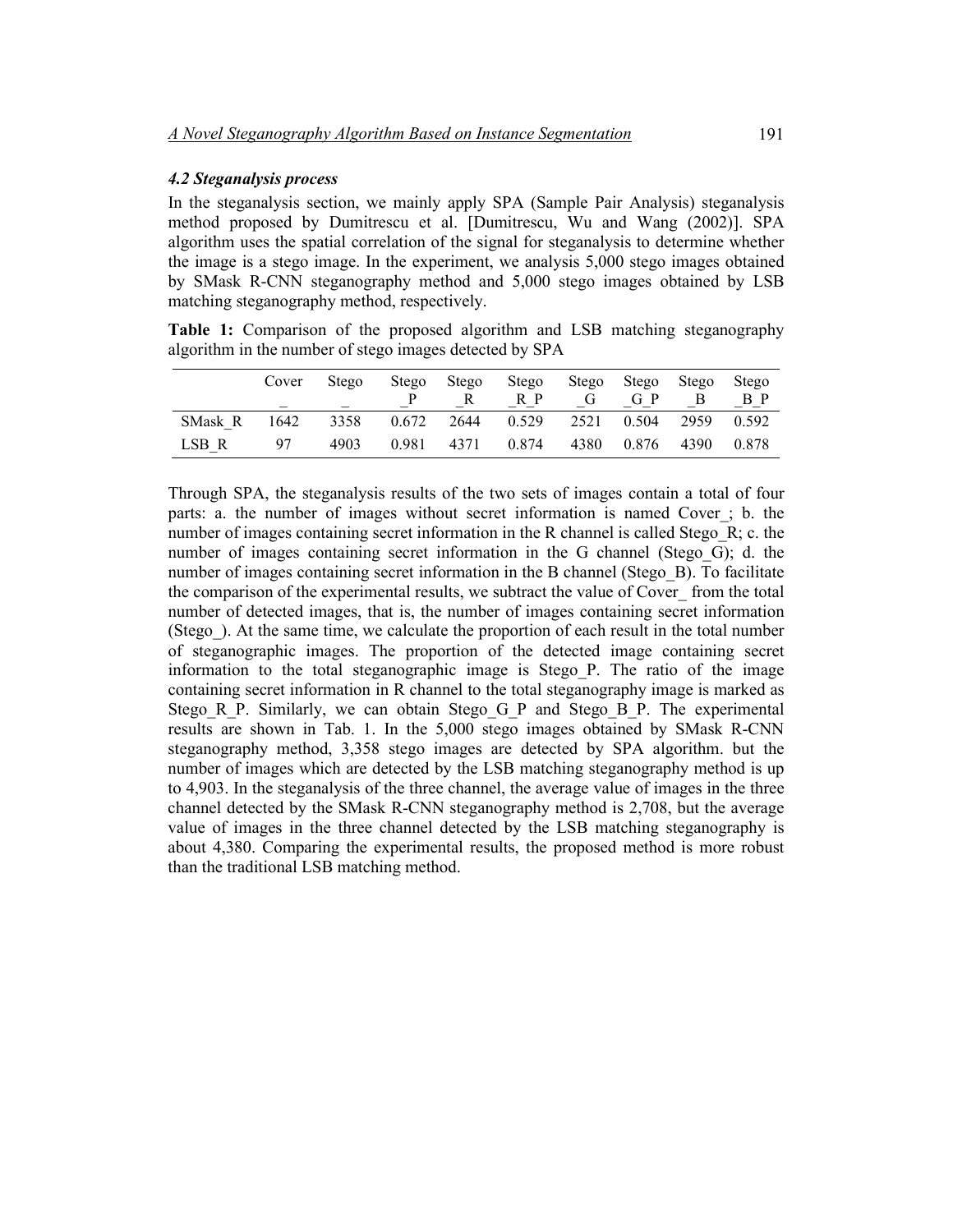

**Figure 7:** The histogram of ratio of the detected image to the total test image by SMask R-CNN steganography method and traditional LSB matching steganography method

**Table 2:** Comparison of the proposed algorithm and the LSB matching steganography algorithm in the ratio of the detected image to the total test image

|                       |        |        | Stego P Stego R P Stego G P Stego B P |        |
|-----------------------|--------|--------|---------------------------------------|--------|
| SMask R 0.6716 0.5288 |        |        | 0.5042                                | 0.5918 |
| LSB R                 | 0.9806 | 0.8742 | 0.8760                                | 0.8780 |

Tab. 2 and Fig. 7 show the results of the ratio of the detected stego images to the total stego images. As shown in Tab. 2, we can see that the detection rate of stego images obtained by the proposed method is 0.6716, while the detection rate of the stego image obtained by the traditional LSB matching steganography method is as high as 0.9806. Almost all stego images obtained by the traditional LSB matching steganography method can be detected. At the same time, in the steganalysis of three-channel, the detection rate of LSB matching steganography is generally about 30% higher than that of SMask R-CNN steganography, which shows that our method has a significant improvement in steganalysis resistance compared with LSB matching method. In Fig. 6 we can also clearly see that the value of SMask  $R$  is higher than the value of LSB  $R$ , that is, the detection rate of LSB matching is significantly higher than that of SMask R-CNN method. It has been proved by steganalysis experiments that our method's ability to resist steganalysis is greatly improved compared to traditional methods.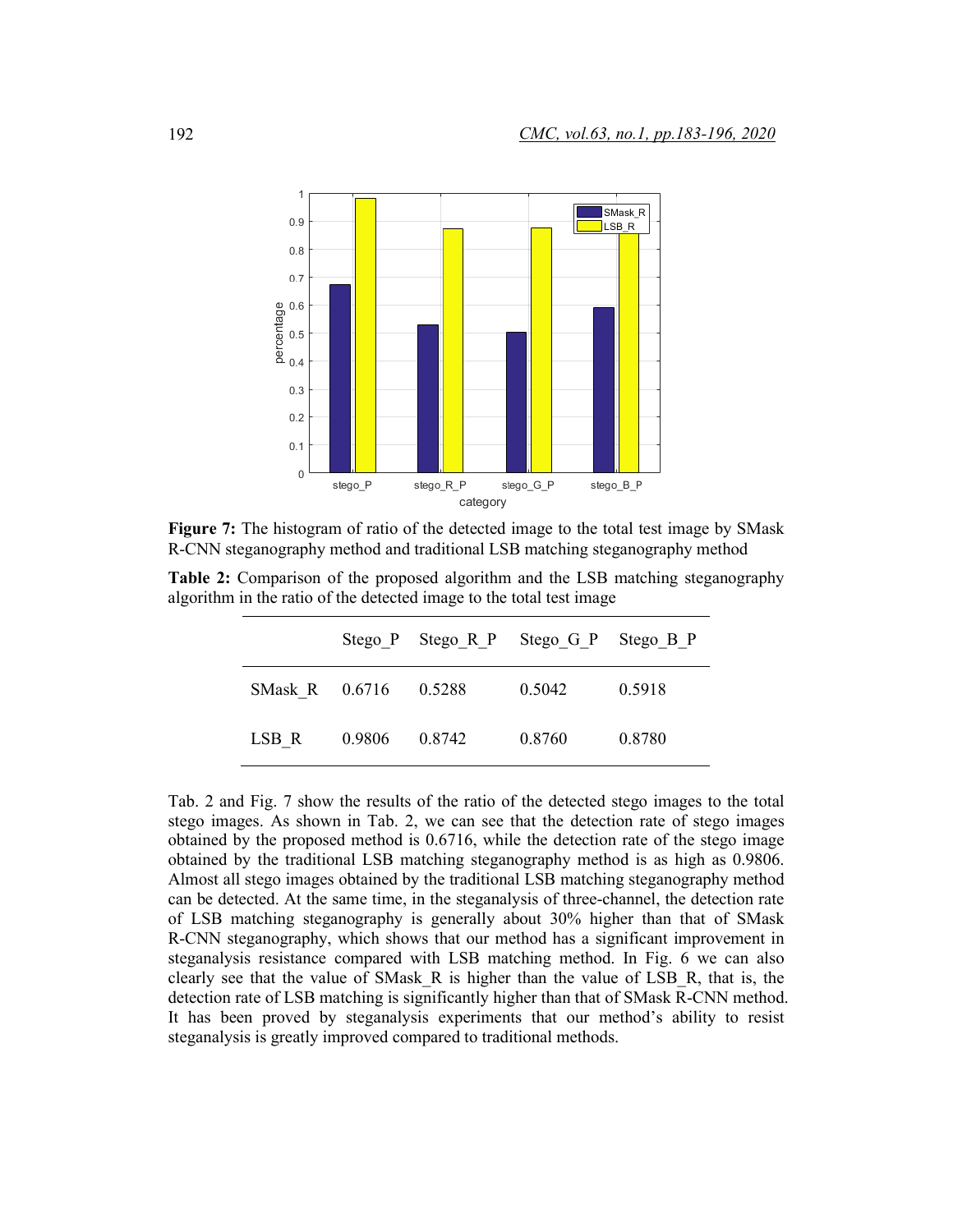#### *4.3 Stego image quality analysis*

In this section, we implement an image quality analysis experiment on stego images. Peak Signal to Noise Ratio (PSNR) and Structural Similarity Index Measure (SSIM) are applied as evaluating indicator methods. PSNR mainly calculates the error between corresponding pixels, that is, image quality assessment based on error sensitivity. SSIM mainly evaluates image similarity from three aspects: brightness, structure and contrast. The larger the PSNR value is, the smaller the distortion is. The range of SSIM is 0 to 1. The closer the value of SSIM is to 1, the smaller the image distortion is, the better the image quality performance.

In this experiment, 5,000 stego images obtained by SMask R-CNN steganography, 5,000 stego images obtained by LSB matching steganography and 5,000 cover images are used for PSNR and SSIM experiments respectively. The experimental results are shown in Fig. 8, as can be seen from (a), the orange dots are almost all distributed under the blue dots, and the average value of orange dots is about 52, the highest value is about 57, but the average value of blue dots is about 59, the highest value is even about 85. Experiments show that compared with the traditional LSB matching method, the proposed method has better image quality. As can be seen from (b), almost all the blue dots are distributed around 1.00, while the orange dots are distributed differently and generally lower than the blue dots. For the SSIM index, the closer the SSIM value is to 1, the greater the image similarity. Thus, the similarity between stego images and cover images obtained by our proposed method is great, and it is superior to the stego images obtained by LSB matching steganography method.

From the two experiments of PSNR and SSIM, we can conclude that the SMask R-CNN steganography method is more robust than traditional LSB matching steganography method.



**Figure 8:** (a) and (b) are line charts of the PSNR values and SSIM values of the SMask R-CNN steganography method and traditional LSB matching steganography method. Blue dots represent the proposed method; orange dots represent LSB matching steganography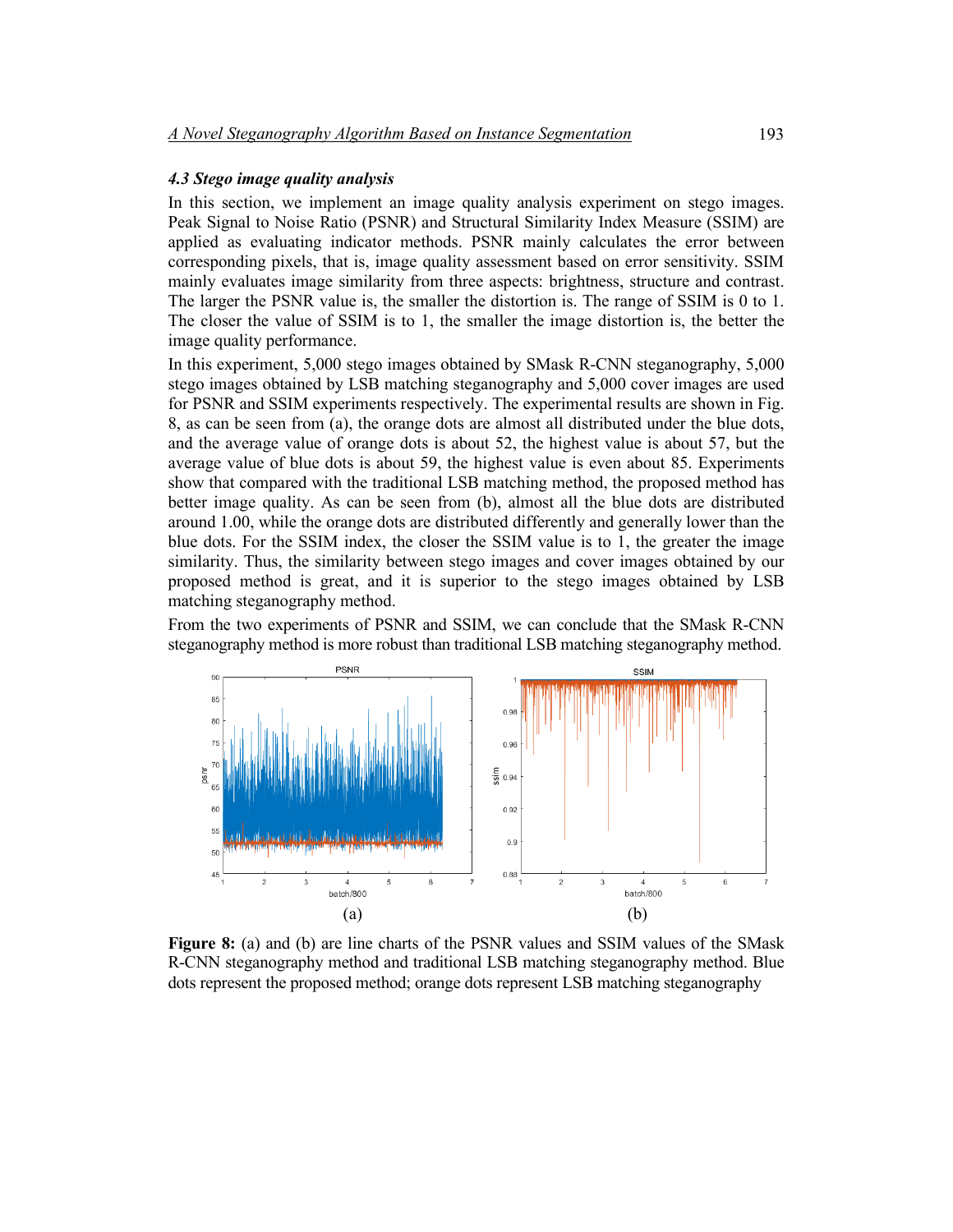## **5 Conclusion and future work**

This paper mainly proposes to find the foreground object as a selected region of steganography, and then use steganography algorithms to hide the secret information into the irregular foreground object accurately, avoiding the secret information hiding in the background completely. Comparison experiments show that the same steganographic algorithm is used to hide the secret information in the foreground object and all the images. The anti-detection and image quality of the stego image obtained by the former are better than the latter. This method improves the robustness and security of stego images. We will continue to consider the distinguishment of foreground object textures, determine which objects are suitable for hiding information, consider the edge information of objects, and design a more suitable steganography algorithm to hide secret information.

**Acknowledgement:** This work is supported by the National Key R&D Program of China under grant 2018YFB1003205; by the National Natural Science Foundation of China under grant U1836208, U1536206, U1836110, 61602253, 61672294; by the Jiangsu Basic Research Programs-Natural Science Foundation under grant numbers BK20181407; by the Priority Academic Program Development of Jiangsu Higher Education Institutions (PAPD) fund; by the Collaborative Innovation Center of Atmospheric Environment and Equipment Technology (CICAEET) fund, China.

**Conflicts of Interest:** The authors declare that they have no conflicts of interest to report regarding the present study.

#### **References**

**Atee, H. A.; Ahmad, R.; Noor, N. M.; Rahma, A. M. S.; Aljeroudi, Y.** (2017): Extreme learning machine based optimal embedding location finder for image steganography. *PLoS One*, vol. 12, no. 2, e0170329.

**Baluja, S.** (2017): Hiding images in plain sight: deep steganography. *Conference on Neural Information Processing Systems*, pp. 2069-2079.

**Cao, Y.; Zhou, Z.; Yang, C. N.; Sun, X.** (2018): Dynamic content selection framework applied to coverless information hiding. *Journal of Internet Technology*, vol. 19, no. 4, pp. 1179-1186.

**Dumitrescu, S.; Wu, X.; Wang, Z.** (2002): Detection of LSB steganography via sample pair analysis. *International Workshop on Information Hiding*, pp. 355-372.

**Girshick, R.** (2015): Fast R-CNN. *IEEE International Conference on Computer Vision*, pp. 1440-1448.

**Girshick, R.; Donahue, J.; Darrell, T.; Malik, J.** (2014): Rich feature hierarchies for accurate object detection and semantic segmentation. *Proceedings of the IEEE Conference on Computer Vision and Pattern Recognition*, pp. 580-587.

Hayes, J.; Danezis, G. (2017): Generating steganographic images via adversarial training. *Advances in Neural Information Processing Systems 30*, pp. 1-10.

**He, K.; Gkioxari, G.; Dollár, P.; Girshick, R.** (2017): Mask R-CNN. *IEEE Transactions on Pattern Analysis & Machine Intelligence*, vol. 99, pp. 1.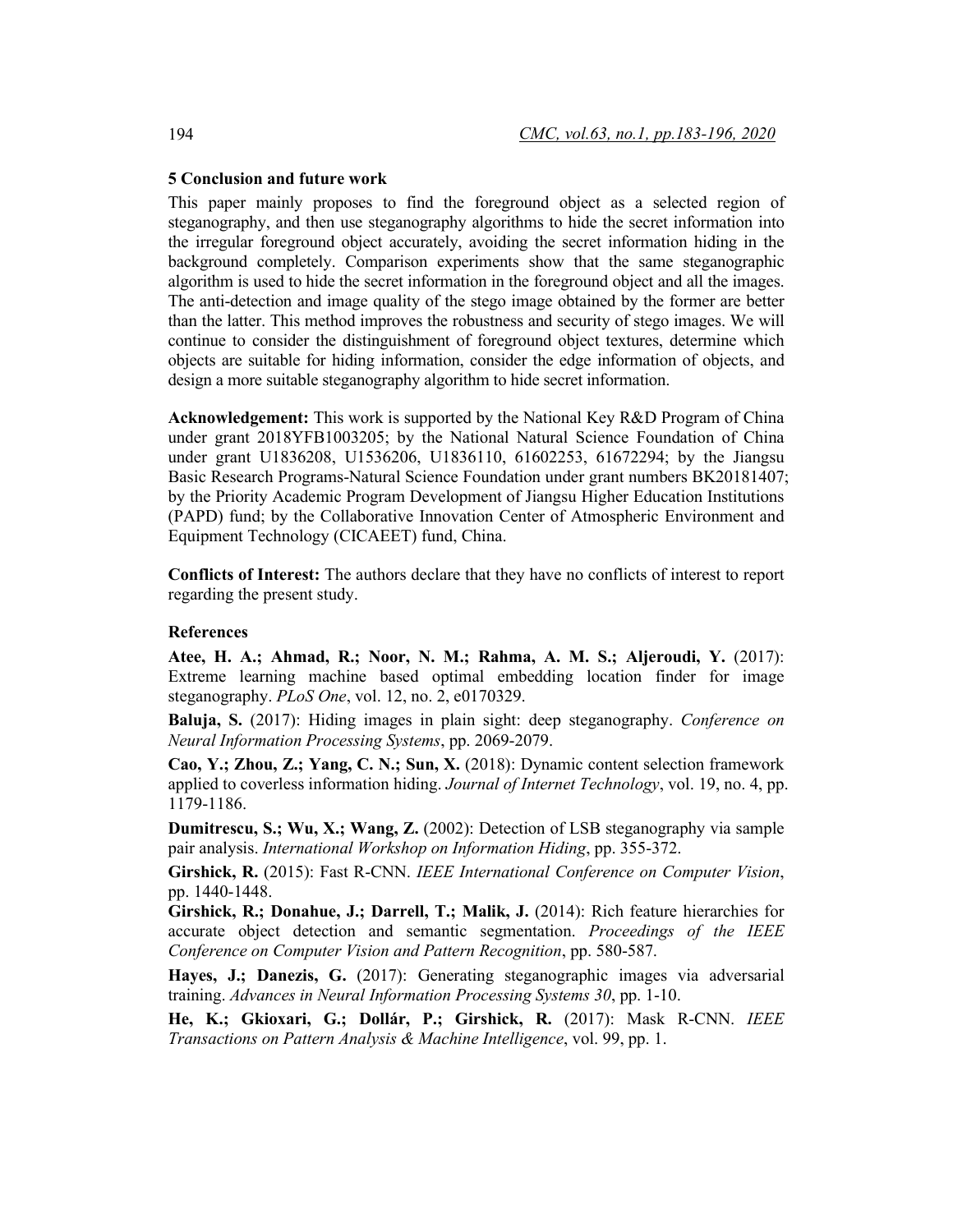**He, K.; Zhang, X.; Ren, S.; Sun, J.** (2015): Spatial pyramid pooling in deep convolutional networks for visual recognition. *IEEE Transactions on Pattern Analysis & Machine Intelligence*, vol. 37, no. 9, pp. 1904.

**Holub, V.; Fridrich, J.** (2012): Designing steganographic distortion using directional filters. *IEEE International Workshop on Information Forensics and Security*, vol. 2, pp. 234-239.

**Holub, V.; Fridrich, J.; Denemark, T.** (2014): Universal distortion function for steganography in an arbitrary domain. *Eurasip Journal on Information Security*, vol. 2014, no. 1, pp. 1.

**Ke, Y.; Zhang, M.; Jia, L.; Su, T.; Yang, X.** (2017): Generative steganography with Kerckhoffs' principle based on generative adversarial networks. arXiv:1711.04916.

**Liu, M.; Zhang, M.; Liu, J.; Zhang, Y.; Ke, Y.** (2017): Coverless information hiding based on generative adversarial networks. arXiv:1712.06951.

**Liu, W.; Anguelov, D.; Erhan, D.; Szegedy, C.; Reed, S. et al.** (2016): SSD: single shot multibox detector. *European Conference on Computer Vision*, pp. 21-37.

**Meng, R.; Rice, S. G.; Wang, J.; Sun, X.** (2018): A fusion steganographic algorithm based on Faster R-CNN. *Computers, Materials & Continua*, vol. 55, no. 1, pp. 1-16.

**Pevný, T.; Filler, T.; Bas, P.** (2010): Using high-dimensional image models to perform highly undetectable steganography. *International Workshop on Information Hiding*, pp. 161-177.

**Qian, Y.; Dong, J.; Wang, W.** (2015): Deep learning for steganalysis via covolutional neural networks. *Proceedings of SPIE-The International Society for Optical Engineering*, vol. 9409.

**Radford, A.; Metz, L.; Chintala, S.** (2015): Unsupervised representation learning with deep convolutional generative adversarial networks. arXiv:1511.06434.

**Redmon, J.; Divvala, S.; Girshick, R.; Farhadi, A.** (2016): You only look once: unified, real-time object detection. *IEEE Conference on Computer Vision and Pattern Recognition*, pp. 779-788.

**Ren, S.; He, K.; Girshick, R.; Sun, J.** (2015): Faster R-CNN: towards real-time object detection with region proposal networks. *Advances in Neural Information Processing Systems*, pp. 91-99.

**Sermanet, P.; Eigen, D.; Zhang, X.; Mathieu, M.; Fergus, R. et al.** (2013): Overfeat: integrated recognition, localization and detection using convolutional networks. arXiv:1312.6229.

**Shi, H.; Dong, J.; Wang, W.; Qian, Y.; Zhang, X.** (2017): SSGAN: secure stganography based on generative adversarial networks. *Pacific Rim Conference on Multimedia*, pp. 534-544.

**Volkhonskiy, D.; Nazarov, I.; Borisenko, B.; Burnaev, E.** (2017): Stganographic generative adversarial networks. arXiv:1703.05502.

**Wu, H. Z.; Wang, H. X.; Shi, Y. Q.** (2016): Can machine learn steganogrphy? Implementing LSB substitution and matrix coding steganography with feed-forward neural networks. arXiv:1606.05294.